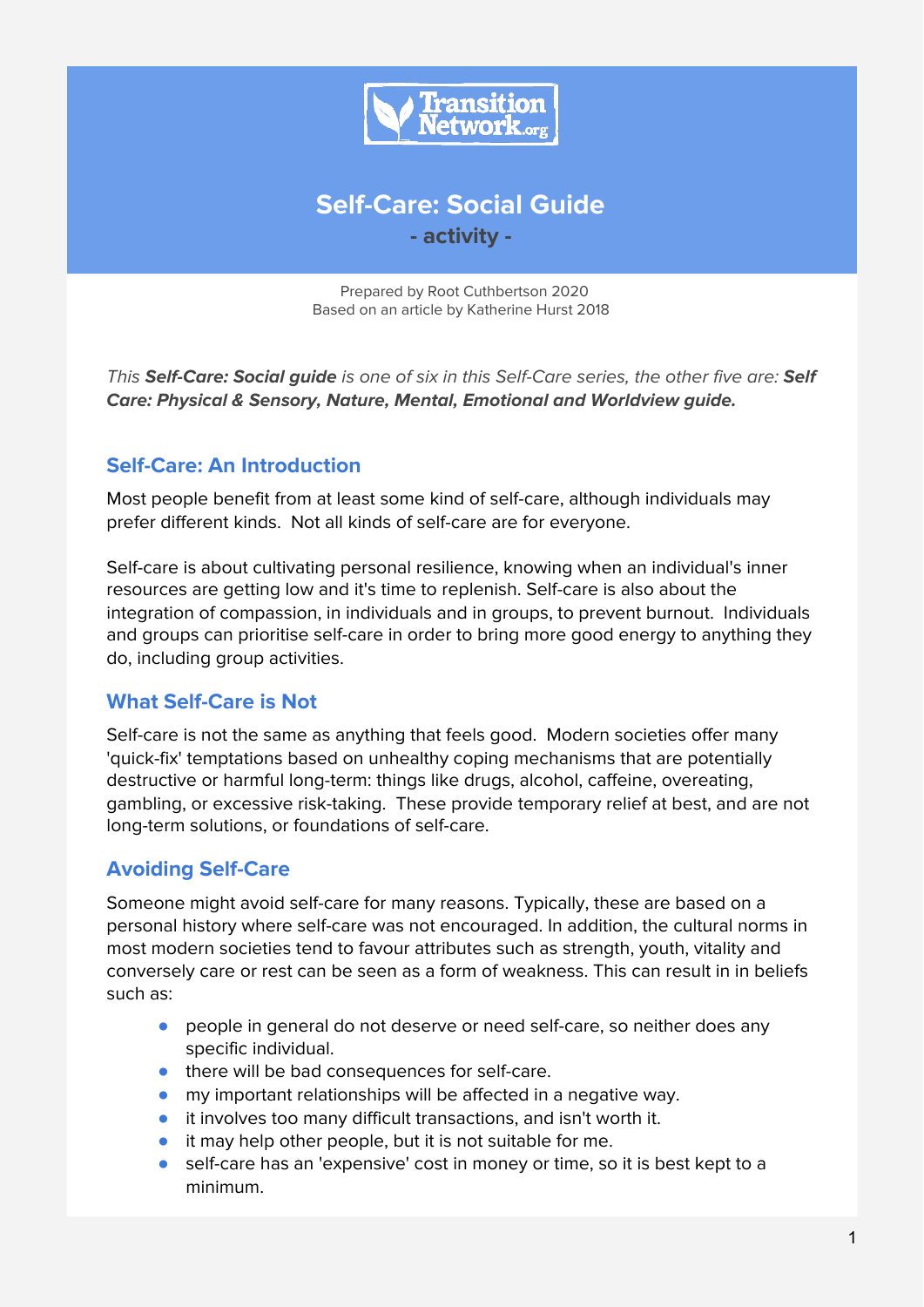**Self-care practices are good for us! Exercise, creativity, rest, touch, social connection, time in nature (to name some examples) have long-term benefits on all levels: physically, emotionally, mentally, socially, and for worldview.**

#### **Self-Care: Social**

Social self-care aims to prevent isolation, loneliness, and depression, which have become remarkably common in modern times. Human neurobiology is designed to be social, with a baseline of social engagement (see **Nervous System guide**). Ideally you can avoid increasing superficial connections and social fatigue, focusing instead on practices that deepen relationships and meaningful connections. This can take a little more time than other self-care practices.

#### **Self-Care Benefits: Social**

- deepening connections and relationships
- giving and receiving love and appreciation
- re-affirming social identity

## **Activities**

3+ minutes to **reach out** to someone you feel connected to who you haven't talked with in a while. Send them a short message to say 'thinking of you,' or 'I'd love to catch up.'

8+ minutes to **write a review** or testimonial for a local business you enjoyed recently. Strengthening these relationships is a way to invest more in the place you live.

15+ minutes to **research a group** of people who may share your interests. Social isolation can result from simply not knowing there are groups out there. You may have lots in common! Bonus: try joining a group, at least once, online or in-person.

20+ minutes to **write a letter** to someone you care about who is far away. Electronic communications are fine, and there's something special about receiving an old-fashioned paper letter. Bonus: add some art they will like.

20+ minutes to make or find a **birthday present** for someone you care about. As you're making it, try focusing on your good thoughts and appreciation for them. If you find something you think they'll love, even well in advance, save it for their special day. Bonus: use one of Gary Chapman's five 'Love Languages' that you know they prefer words of praise, physical affection, acts of service, quality time, or a thoughtful gift.

20+ minutes to **create a podcast, blog, or video** on a new topic you've recently learned about. Summarize the topic so someone else would understand, and share it with your friends, family, or colleagues.